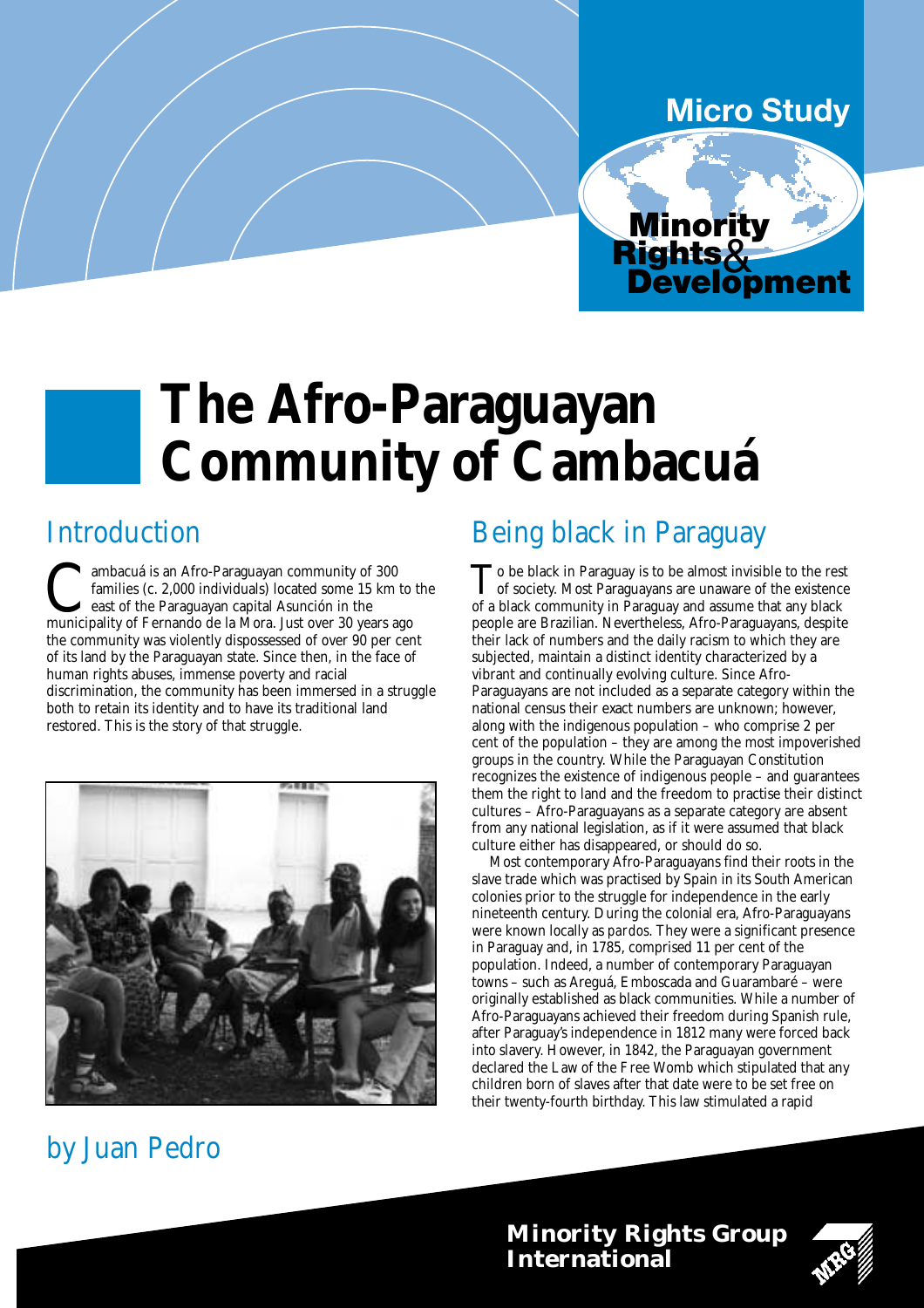

increase in the birth-rate among the slave population, although it was only in 1869 that slavery was finally abolished.

However, the origins of the present-day Afro-Paraguayans of Cambacuá are not found among the former slaves of Paraguay. The community's founders were a regiment of 250 black Lancers, male and female, who accompanied the Uruguayan leader José Artigas into exile in Paraguay in 1820, following his overthrow by his deputy Francisco Ramirez. While Artigas was provided with a farm in distant Curuguatí, the Lancers were given 100 ha of good agricultural land 15 km from Asunción. The land was equitably distributed, and every family was provided with a cow, a team of oxen, a plough and seeds with which to begin farming.

Once settled, the Lancers developed a relatively prosperous community based on cattle-raising and small-scale agriculture. They produced enough for their own subsistence needs and also sold their surplus in the markets of Asunción. The community integrated very well into Paraguayan life while retaining a distinct culture that incorporated many elements derived from its African roots.

The peace of the community was shattered during the Triple Alliance War of 1864–70 when Paraguay fought the combined power of Argentina, Brazil and Uruguay. Many men from the Cambacuá community were enlisted into the Paraguayan army but, along with the rest of the country, they suffered tremendous losses. Such was the slaughter inflicted on Paraguay that, by the end of the war, it is estimated that 20 women remained for every man. Cambacuá almost certainly suffered a similar demographic disaster. It was as a result of this acute gender imbalance that a strongly matriarchal society developed in Paraguay.

The Cambacuá community eventually recovered from the war and, during the late nineteenth and early twentieth centuries, was able to re-establish a strong agricultural economy that was well-placed geographically to take advantage of the market in Asunción. However, with the installation in power, in 1940, of the military dictator General Higinio Morinigo the integrity of the community was again threatened.

#### Dispossession from their land

The source of the community's problems was its lack of a<br>formal land title. Although the President of Paraguay<br>formal land title. Although the President from 1911 to 1940. Gaspar Rodriguez Francia (president from 1811 to 1840), had given 100 ha to the Lancers, the state had retained ownership of the land and no document existed to validate the Cambacuá community's possession of it. Prior to Morinigo's coming to power this had not been a problem: the community could claim 120 years of continuous residence and occupation. However, the land of Cambacuá was becoming increasingly valuable to outsiders. Asunción was expanding and, in the immediate vicinity of Cambacuá, the municipality of Fernando de la Mora was gradually transformed into a suburb of the capital city. Improvements in transport meant that Fernando de la Mora was a much more desirable place to live for those working in Asunción, and the Cambacuá community lands were increasingly coveted.

Morinigo therefore issued a presidential order that removed some of the community's most productive land and handed it over to his close allies. This was a significant blow to the community. In 1967, their situation further deteriorated when Alfredo Stroessner – who had become president in a coup in 1954 – removed 50 ha of the best of the remaining land. It was given to the National University and the government subsequently sold further land to private individuals. All that the community had left were 7 ha. No compensation for the loss of the land has ever been paid to the members of the community.

Although the inhabitants of Cambacuá did not willingly accede to the loss of their land, resistance was futile. Both the police and the army were ordered into the community and used arrests, beatings and threats of further violence against unarmed civilians in order to remove people from their homes. The violence experienced in Cambacuá was part of a much wider repression against the poor and minority groups as Stroessner waged an internal war against 'communism'. Elsewhere in the country indigenous communities were also violently ejected from their ancestral lands, while thousands of people were allegedly imprisoned, tortured and, in a number of cases, 'disappeared'.

### Poverty in Cambacuá

This drastic loss of land plunged the community into poverty. Farming was no longer a viable option and community members sought jobs (which were poorly paid) in Fernando de la Mora and Asunción. Increasingly, people abandoned the community and many set up homes in other suburbs of the capital.

For those who remained in Cambacuá, the women assumed a far greater role as providers. Due to the racism of Paraguayan society, it was harder for the male members of the community to find work than the women. The latter were regarded as eminently suitable domestic servants; they were obliged to work long hours while the men stayed at home to take care of their children. Although wages are extemely low they are, nevertheless, the key to the community's survival.

The inhabitants of Cambacuá are also greatly disadvantaged in their access to education and health services. The poverty of the community has meant that parents are unable to pay for their children either to go to local schools or to enter the private school system, which is almost the only way of obtaining a reasonable education in Paraguay. Although most members of the community have completed primary education, few have graduated from secondary school and, at present, only five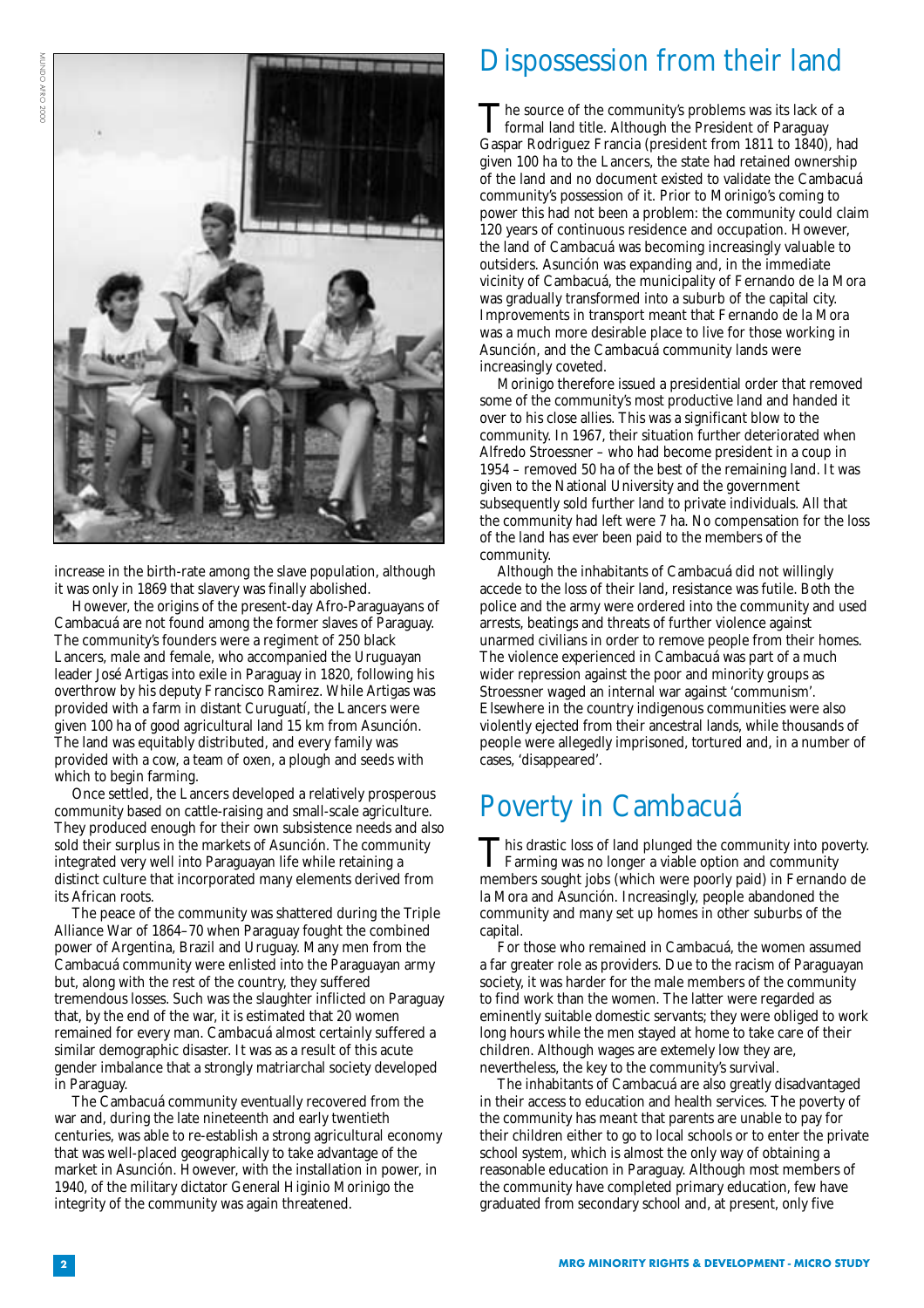youngsters are at university. Most young people assume it will be impossible for them to finish their education and this belief has a negative impact on their willingness to study. Furthermore, the lack of trained people in the community is also holding back its development.

The health system in Paraguay is divided into public and private sectors and most people in Cambacuá have no choice but to use the Public Health Service. Its quality can be poor and medicines – which can be expensive – still have to be purchased. There is a hospital for children in the community but adults have to travel 10 km to Asunción for treatment, or for emergencies.

### The Cambacuá community's culture

The community's religious beliefs and practices are essential<br>to the Cambacuá people's culture. Although their ancestors<br>were obliged to conset Christianity following their arrival from were obliged to accept Christianity following their arrival from Africa, they developed a syncretistic form of Christianity that incorporated many elements of their traditional religion. In this way, they kept alive their links with their ancestral home as evidenced by their choice of St Baltazar, an African, as the patron saint of the community.

The worship of St Baltazar is the focus of much community life. There is a small chapel at the centre of the community which contains an image of the saint. It is within the chapel that most of the rituals associated with the saint take place. The main festival is on 6 January, an event that is organized by the community's social club. Each year Paraguayans flock to see the festival and the dancing of the Ballet Cambacuá. It is an opportunity for the community to show its pride in its traditions and to reassert its resolve to resist assimilation.

The principal aim of the dancing and drumming of the Ballet Cambacuá is the worship of St Baltazar, as it has been for the past 180 years. During the festival the entrance of the saint to the chapel is preceded by a slow beating of drums that gradually increases in tempo until it becomes almost frenetic. Two dancers accompany the drums and their energetic movements are reminscent of the African dances from which the contemporary dances originate. Community members feel that the dances play an important role in reminding them of their ancestral values and in reinforcing their identity as Afro-Paraguayans. The festival also plays a crucial role in transmitting the community's cultural values to the children. They become increasingly proud of their Afro-Paraguayan identity in the face of the daily racism that they experience outside the community.

The Ballet Cambacuá has also been extremely important in communicating the plight of Afro-Paraguayans to the international community. The Ballet is known throughout Argentina, Brazil and Uruguay and is proof to all that a vibrant black community continues to exist within Paraguay, despite the many pressures it has been subjected to.

### Struggling to recover the land

F ver since the Cambacuá community lost its land in 1967, its members have struggled for its return and for the preservation of the community's culture. Indeed, both aspects are intimately related; by keeping the culture alive, the fight for the land has retained its meaning.

However, the community's struggle to regain its land has also had a more overt political dimension. For example, in 1967, the community occupied its former land. However, this was ultimately unsuccessful and the people were violently ejected

by the police. Women have been significant protagonists in the struggle. They have been at the forefront of any resistance, and on numerous occasions they and their children have walked to Asunción to protest and to meet with politicians and government officials.

The Cambacuá community has also attempted a number of judicial and political interventions aimed at recovering its land and in this it has been supported by the international black movement, which has sought to exert pressure on the Paraguayan government. During the past five years the Afro-American Organizations Network has closely followed this process, publicizing the issue internationally and organizing conferences in Paraguay, Brazil and Uruguay.

It has only been since the fall of Stroessner and the restoration of democracy to Paraguay in 1989 that a solution has appeared to be possible. Even so, progress has been slow. In the 1990s the community had its first victory when the National Parliament decided to declare the community's former land an area of 'cultural interest'. A law was passed calling for the expropriation of the land on behalf of the Municipality of Fernando de la Mora with the explicit intention that it should subsequently be transferred to the community.

Unfortunately, Paraguayan law states that land can only be expropriated once the former owner has received compensation. The level of compensation is calculated on the basis of the commercial value of the land – which is extremely high – and, since the state refused to contribute, the responsibility for payment was left to the Cambacuá community. Given the community's poverty and the short time that it had to pay, it has been unable to raise sufficient funds; as a result, the leaders of the community saw no alternative but to come to an agreement with the owner of the land for the free transfer of just 3 ha.